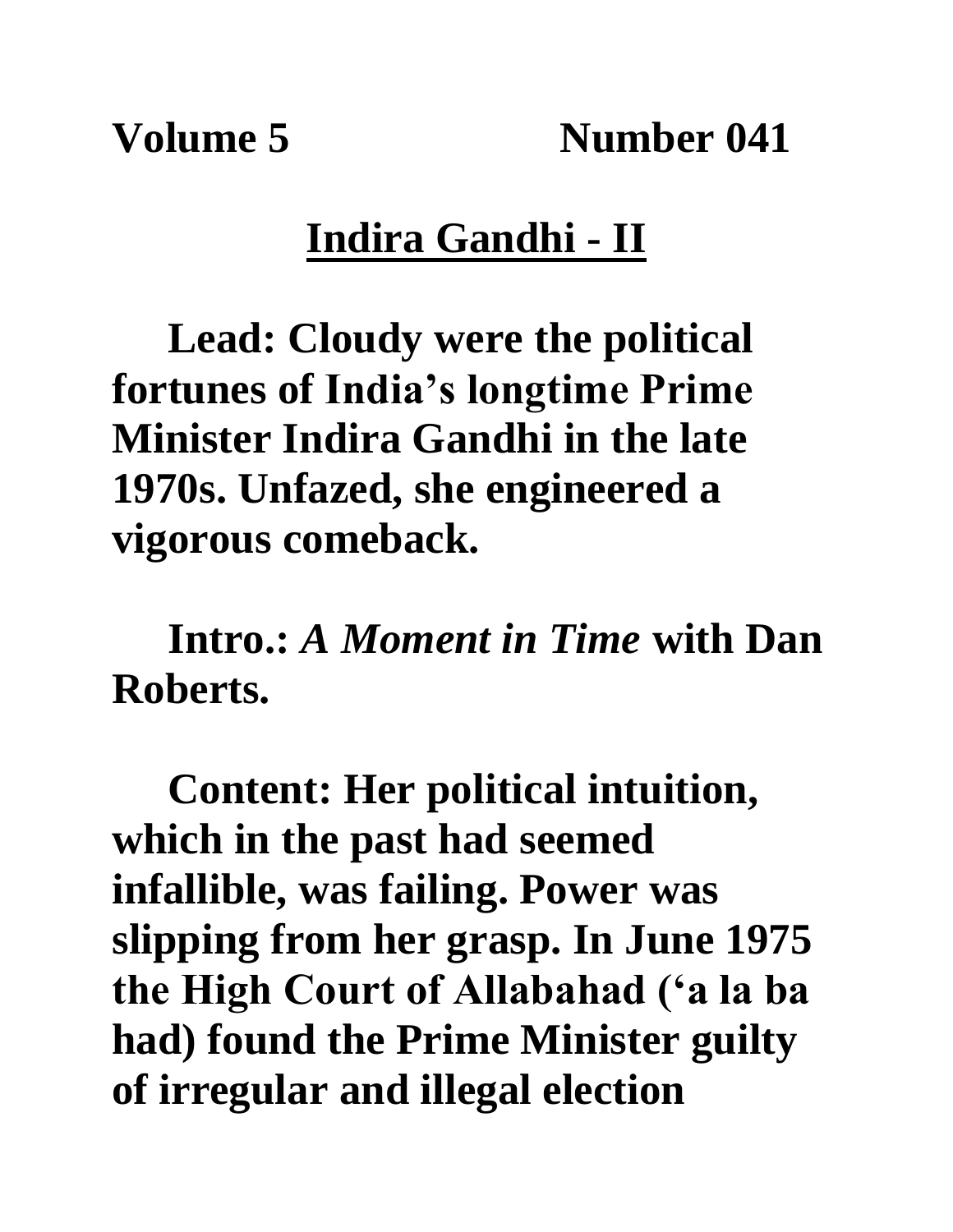**practices. Economic decline was forcing many Indians further into poverty. When rising public disorder threatened the government, Gandhi resorted to desperation tactics. She declared an emergency, sent political enemies to prison, rescinded constitutional rights, and censored the press with unusual harshness. Confident that her actions had cowed the opposition Gandhi called a snap election. The people rejected her borderline authoritarianism and** 

**handed the Prime Minister's Congress Party a sound thrashing.** 

**There was no Indian politician, however, who was so widely accepted across regional, religious, caste, and class lines. When the opposition**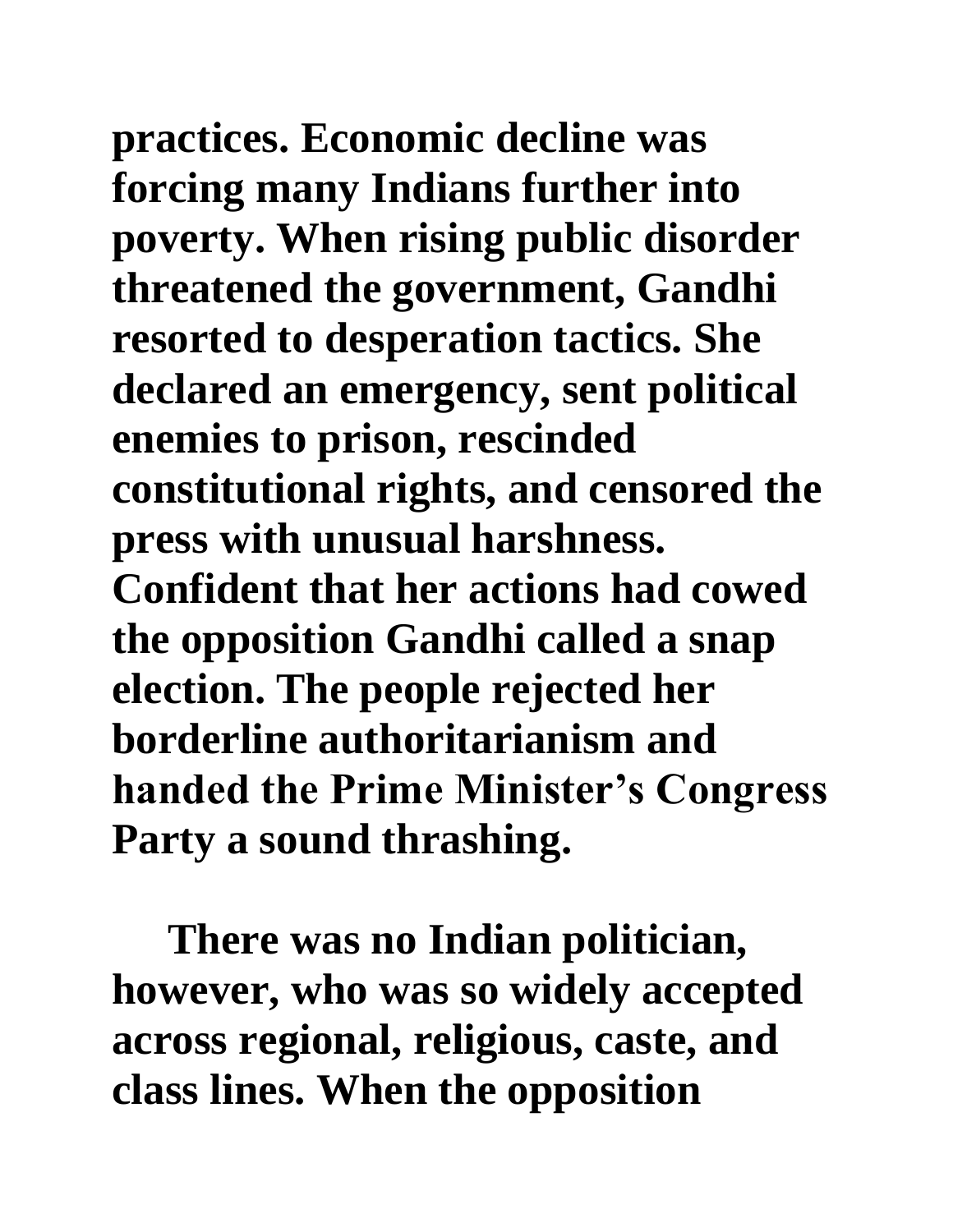**coalition which had defeated her fell into disarray, in 1980, she returned as Prime Minister. The last four years of her tenure were punctuated by increasing friction between India's religious and ethnic factions and the accidental death of her most trusted political lieutenant and younger son, Sanjay. The most violent conflict at the time was in Punjab province involving Sikh extremists. They sought independence for the province, and their guerrilla attacks on government troops and moderate Sikhs provoked a crisis. Gandhi sent units to root out extremists who were occupying the Golden Temple, the holiest of Sikh shrines. The Temple was damaged and 600 died in the skirmish. Four month later Indira Gandhi was assassinated**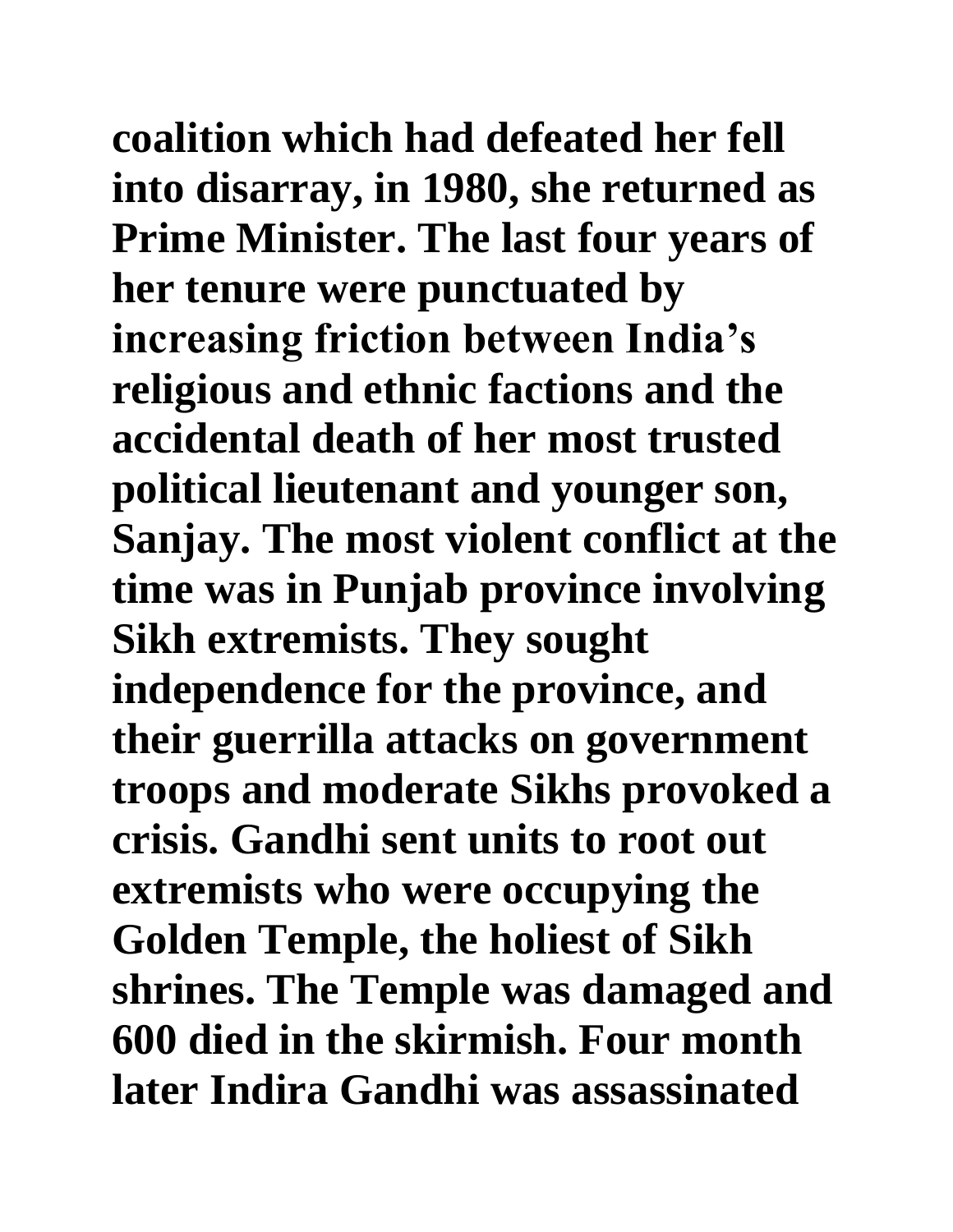**by two of her Sikh security guards while she walked in her garden. A secular moderate in an age of religious extremism, a practical politician able to reach out to many factions, a foreign policy neutral capable of playing the great powers against each other to further India's international fortunes, Indira Gandhi made her mark on modern India and was genuinely mourned by a nation which valued her leadership.**

**At the University of Richmond, this is Dan Roberts.**